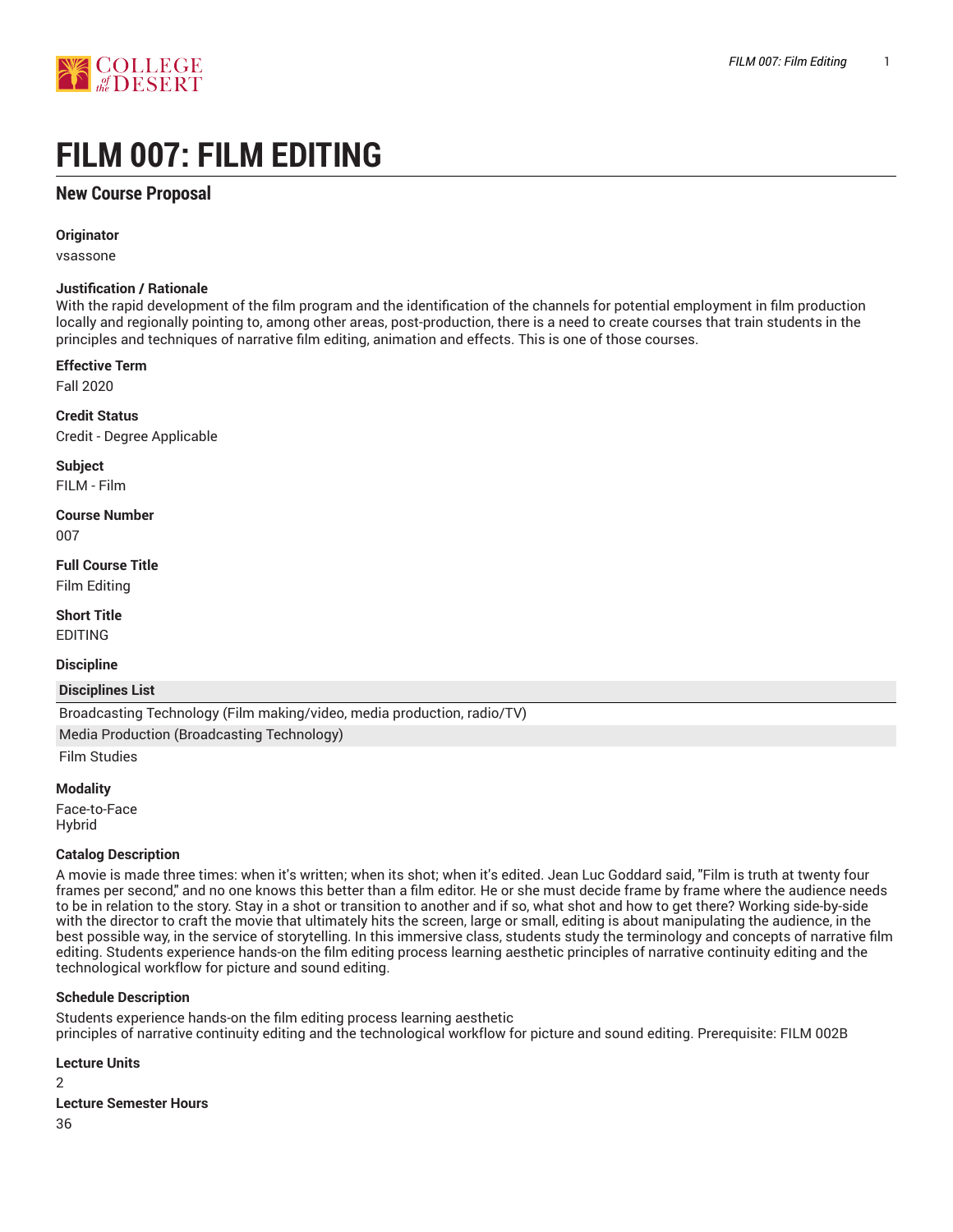

**Lab Units**

1 **Lab Semester Hours** 54

**In-class Hours** 90

**Out-of-class Hours** 72

**Total Course Units** 3 **Total Semester Hours** 162

**Prerequisite Course(s)** FILM 002B

**Required Text and Other Instructional Materials**

**Resource Type** Book

**Author** Christopher Bowen

**Title** Grammar of the Edit

**Edition**

4th

## **Publisher**

Routledge

**Year** 2017

**ISBN #**

1138632201

# **Class Size Maximum**

24

## **Entrance Skills**

Identify and demonstrate the elements of film story structure required to complete the narrative in the editing process.

Identify and demonstrate a working, advanced understanding of the principles and techniques required to the complete film production process and successfully produce and a compelling short film or video including pre-production (scripting, scheduling, storyboarding, shot listing)l production (camera work, sound recording, acting performance, set protocols, management procedures); and post-production (picture and sound editing picture, basic effects, color correction, titling and mixing).

Identify and demonstrate a clear understanding of a film or video audience and the distribution channels required to reach it.

## **Requisite Course Objectives**

FILM 002B-Identify and demonstrate the elements of film story structure required to successfully script a narrative dramatic or comedic short film/video.

FILM 002B-Identify and demonstrate advanced elements of the complete film production process required to successfully produce and deliver a short film/video including: scheduling, storyboarding and shot listing; camera, sound, performance, set protocols and management procedures; editing picture and sound, creating basic effects, color correction and titling and final mixing.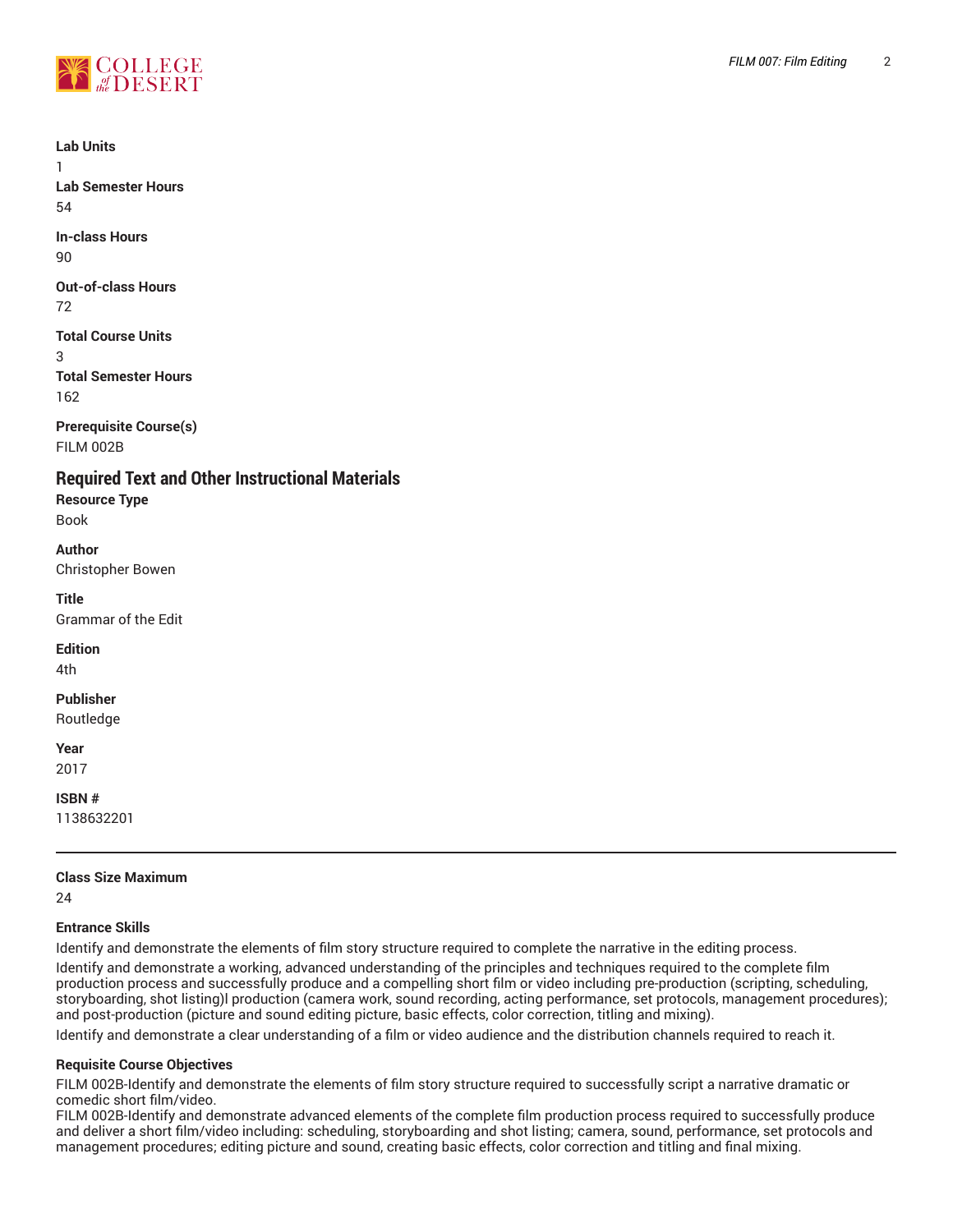

FILM 002B-Identify and demonstrate advanced elements of exhibition and broadcast required to successfully distribute an original short film/video

#### **Course Content**

- Explore the aesthetic principles of narrative film editing and the elements of cinematic editing grammar including the use of moving image shots and scene coverage, the choice of when to cut and why and the types of cuts and transitions their effect on the storytelling.
- Explore the technological process of editing including use of the professional editing software Final Cut Pro X, media management and organization, timeline composition and management, sequence duplication and back-up, sound synchronization and editing, color grading, titles and effects, rendering and output.
- Studying the history of film editing and the effects that continuity and montage theories have had on film storytelling and exploring the technological evolution of film editing and how it has affected the way films are made and distributed and how stories made for the screen are told and experienced by an audience.

#### **Lab Content**

- Practice setting up an edit library, importing and transcoding media, its management and organization, duplicating sequences, offloading edits and backing up properly.
- Practice continuity editing and the 180 degree rule.
- Practice types of edits and the "when" and "why" of using them.
- Practice sound synchronization, sound editing, basic color grading, effects and titles.

#### **Course Objectives**

|             | <b>Objectives</b>                                                                                                                                                                                        |
|-------------|----------------------------------------------------------------------------------------------------------------------------------------------------------------------------------------------------------|
| Objective 1 | Identify and demonstrate the technical management of media and project files within the editing process using<br>professional editing software.                                                          |
| Objective 2 | Identify the aesthetic principles involved in narrative cinematic editing and demonstrate these by editing compellingly<br>told film stories.                                                            |
| Objective 3 | Identify and demonstrate an understanding of the history and evolution of narrative film editing and the effects<br>current technologies and trends have on how we tell and experience film stories.     |
| Objective 4 | Demonstrate an ability to break down and analyze a film narrative thorough an understanding of the techniques,<br>principles and styles used to edit that film.                                          |
| Objective 5 | Demonstrate an ability to communicate and collaborate with a director, producer, lead editor or test audience and use<br>that feedback to create an even more compelling film narrative through editing. |

#### **Student Learning Outcomes**

|           | Upon satisfactory completion of this course, students will be able to:                                                               |
|-----------|--------------------------------------------------------------------------------------------------------------------------------------|
| Outcome 1 | Students will be able to manage film media and project files                                                                         |
| Outcome 2 | Students will be able to edit compellingly told film stories                                                                         |
| Outcome 3 | Students will critically identify and analyze the history, styles, principles and current and future trends of cinematic<br>editing. |

#### **Methods of Instruction**

| <b>Method</b>      | Please provide a description or examples of how each instructional<br>method will be used in this course.                                                                                                                                            |
|--------------------|------------------------------------------------------------------------------------------------------------------------------------------------------------------------------------------------------------------------------------------------------|
| Collaborative/Team | Students collaborate in teams to shoot footage that will serve as the<br>basis for the three editing projects they will work on individually for their<br>class assignments.                                                                         |
| Lecture            | Covering the principles and techniques of narrative film editing including<br>it's history, theories, applications, styles, means and current methods via<br>Keynote presentations, film screenings with instructor analysis and quest<br>lecturers. |
| Laboratory         | Students apply the principles and techniques of film editing to complete<br>the three edit projects they will be assigned.                                                                                                                           |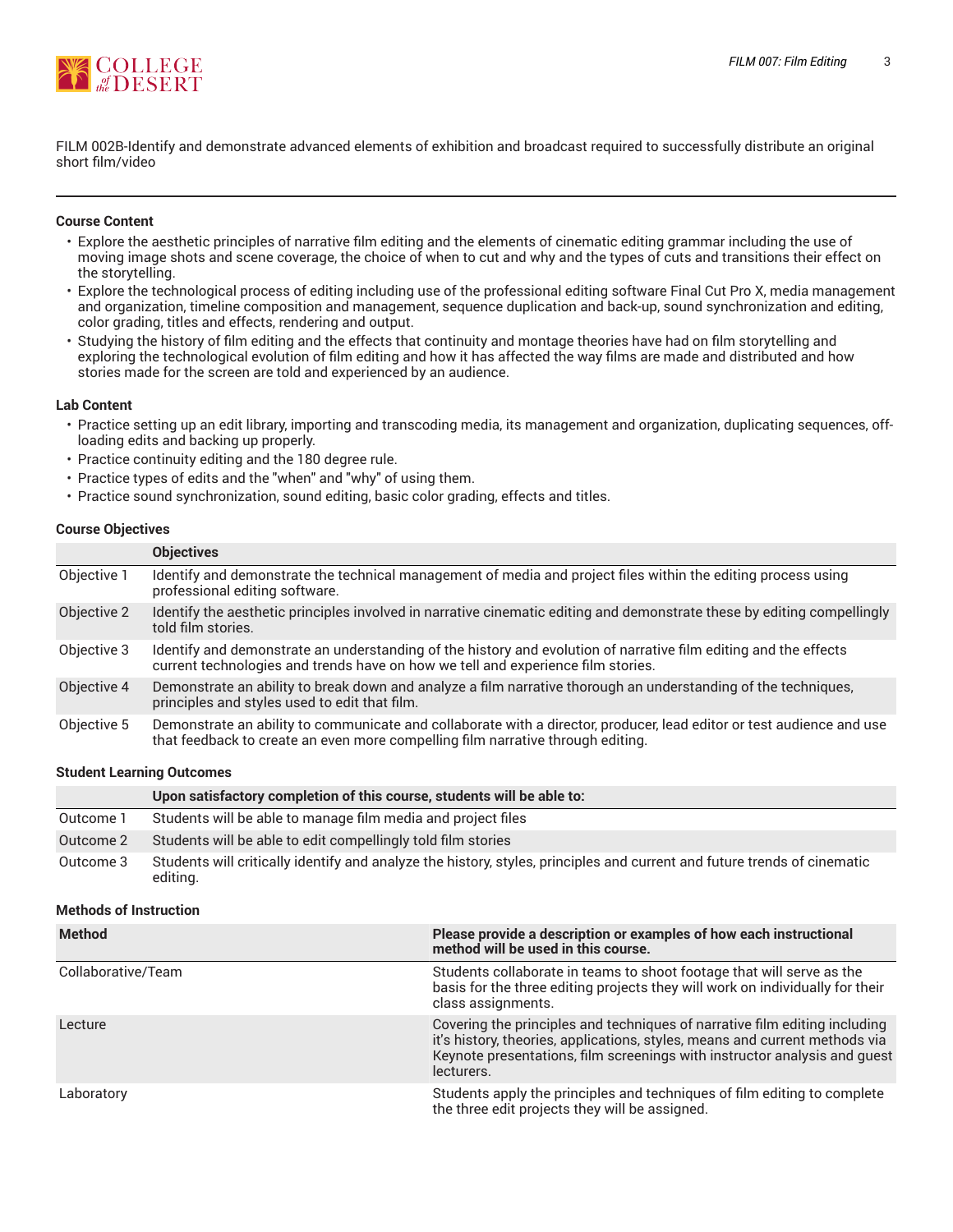

| Skilled Practice at a Workstation             | A thorough knowledge of Final Cut Pro X must be practiced to effectively<br>complete the three assignments; this includes setting up and carrying<br>out a rigorously disciplined workflow incorporating media management,<br>organization, back-up, edit project duplication and sharing. |                           |  |
|-----------------------------------------------|--------------------------------------------------------------------------------------------------------------------------------------------------------------------------------------------------------------------------------------------------------------------------------------------|---------------------------|--|
| Supplemental/External Activity                | screening films; reading text and other assigned materials; shooting<br>footage; researching; editing.                                                                                                                                                                                     |                           |  |
| <b>Methods of Evaluation</b>                  |                                                                                                                                                                                                                                                                                            |                           |  |
| <b>Method</b>                                 | Please provide a description or examples of how<br>each evaluation method will be used in this course.                                                                                                                                                                                     | <b>Type of Assignment</b> |  |
| Critiques                                     | Peer and instructor review of the three editing<br>projects each student will create. These final edit<br>projects will be screened and discussed in class and<br>will be available for continued screening and further<br>discussion in Canvas.                                           | In and Out of Class       |  |
| Laboratory projects                           | Students upload to Canvas assignment shells their<br>managed media, edited project files, film scenes and<br>any other assignments they may be given by the<br>instructor for evaluation by instructor and for peer<br>review in Canvas Discussion.                                        | In and Out of Class       |  |
| Product/project development evaluation        | Student project development is assessed by<br>instructor evaluation and discussion with students<br>after each of the three assigned projects has been<br>completed, discussed and peer reviewed.                                                                                          | In Class Only             |  |
| Mid-term and final evaluations                | Mid term and final written exams will be<br>administered in class to test students knowledge of<br>principles, theory, history, methods, applications and<br>styles of narrative film editing.                                                                                             | In Class Only             |  |
| Self/peer assessment and portfolio evaluation | Peer and instructor review of the three projects<br>screened in class in online Canvas Discussion.                                                                                                                                                                                         | In and Out of Class       |  |

## **Assignments**

## **Other In-class Assignments**

Editing Basics & Vocabulary • Stages of Post Production • Technology of Editing Drive Formatting • Project Management • Intro to FCPX / Basic Cuts • Offloading media / Codecs / QuickTime / Mp4 Exports & **Transcoding** Editing Grammar - Continuity Editing • Discussion / Clips: When to Cut and Why? • 6 Elements of the Edit Editing Grammar – Concepts • Discussion / Clips: Five Types of Edits • 3D "reality" in a 2D format – Film Geography Importing music • Audio Editing – fades & keyframes • Titles / Color grading Style - Cutting for Genre: Drama Action & Suspense; Comedy & Romance; Reality & Documentary Stages of Editing / Project Management • Script Super duties / Lined Scripts Working Practices – preproduction through post

### **Other Out-of-class Assignments**

Shoot footage to cover a scene following the 180 degree rule and edit inclusive of all elements and principles employed in class Critically review and analyze peer editing projects in online discussions Read and be prepared to discuss text

**Grade Methods** Letter Grade Only

# **Distance Education Checklist**

**Include the percentage of online and on-campus instruction you anticipate.**

**Online %**

50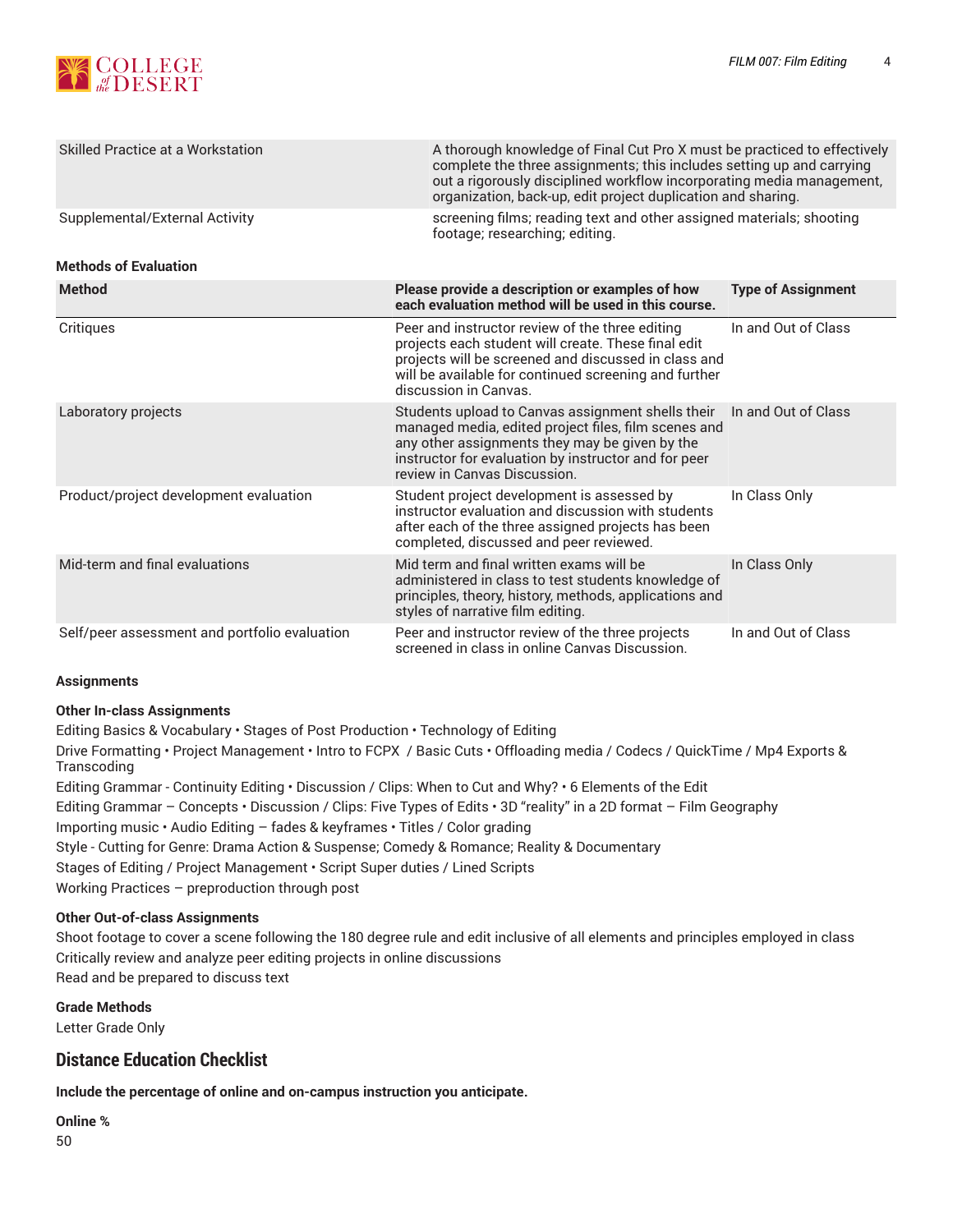

# **On-campus %**

50

# **Lab Courses**

# **How will the lab component of your course be differentiated from the lecture component of the course?**

Lab will consist of hands on, experiential work based on lectured instructional use of technology and understanding of theories, processes and principles.

# **How will you assess the online delivery of lab activities?**

By screening and discussion through LMS

# **Instructional Materials and Resources**

### If you use any other technologies in addition to the college LMS, what other technologies will you use and how are you ensuring **student data security?**

Students taking this course in fully online, hybrid and face to face formats utilize Google Drive accounts to share video created on iPhones, iPads, Macs (and possibly other cameras and computers) and edited in iMovie and Final Cut Pro X editing software (and possibly other editing softwares). All of these are password protected.

### **If used, explain how specific materials and resources outside the LMS will be used to enhance student learning.**

In addition to being necessary to the function of the course, these materials and resources teach students "real world" technologies used in this field.

# **Effective Student/Faculty Contact**

## Which of the following methods of regular, timely, and effective student/faculty contact will be used in this course?

## **Within Course Management System:**

Timely feedback and return of student work as specified in the syllabus Discussion forums with substantive instructor participation Chat room/instant messaging Regular virtual office hours Private messages Weekly announcements

### **External to Course Management System:**

Direct e-mail

### **For hybrid courses:**

Scheduled Face-to-Face group or individual meetings Orientation, study, and/or review sessions

### Briefly discuss how the selected strategies above will be used to maintain Regular Effective Contact in the course.

Chat, announcement, virtual office hours, messaging, video/audio feedback and e-mail will be used for direct, timely dialogue with students individually and in the production groups in which they collaborate. Timely feedback and return of student work, discussion forums in which students peer review other students' work, face to face contact, study, review and both production and editing sessions in lab will be used to carry out the core objectives of the course.

#### **If interacting with students outside the LMS, explain how additional interactions with students outside the LMS will enhance student learning.**

Once the techniques and processes of a film production course have been laid out, repetition, reinforcement and creative + critical feedback are vital to student success. Working outside the LMS provides the additional technologies and "real world" element necessary to give students the robust learning experience required for film production courses.

# **Other Information**

#### Provide any other relevant information that will help the Curriculum Committee assess the viability of offering this course in an online **or hybrid modality.**

Distance collaborative film production has been made more and more possible with the advancement of technologies that allow online sharing of large media files, group communications via audio, video and text and to remotely edit video. The technologies noted above are just the beginning. Virtual collaboration and distance sharing is the wave of the future and should be built into our developing film program.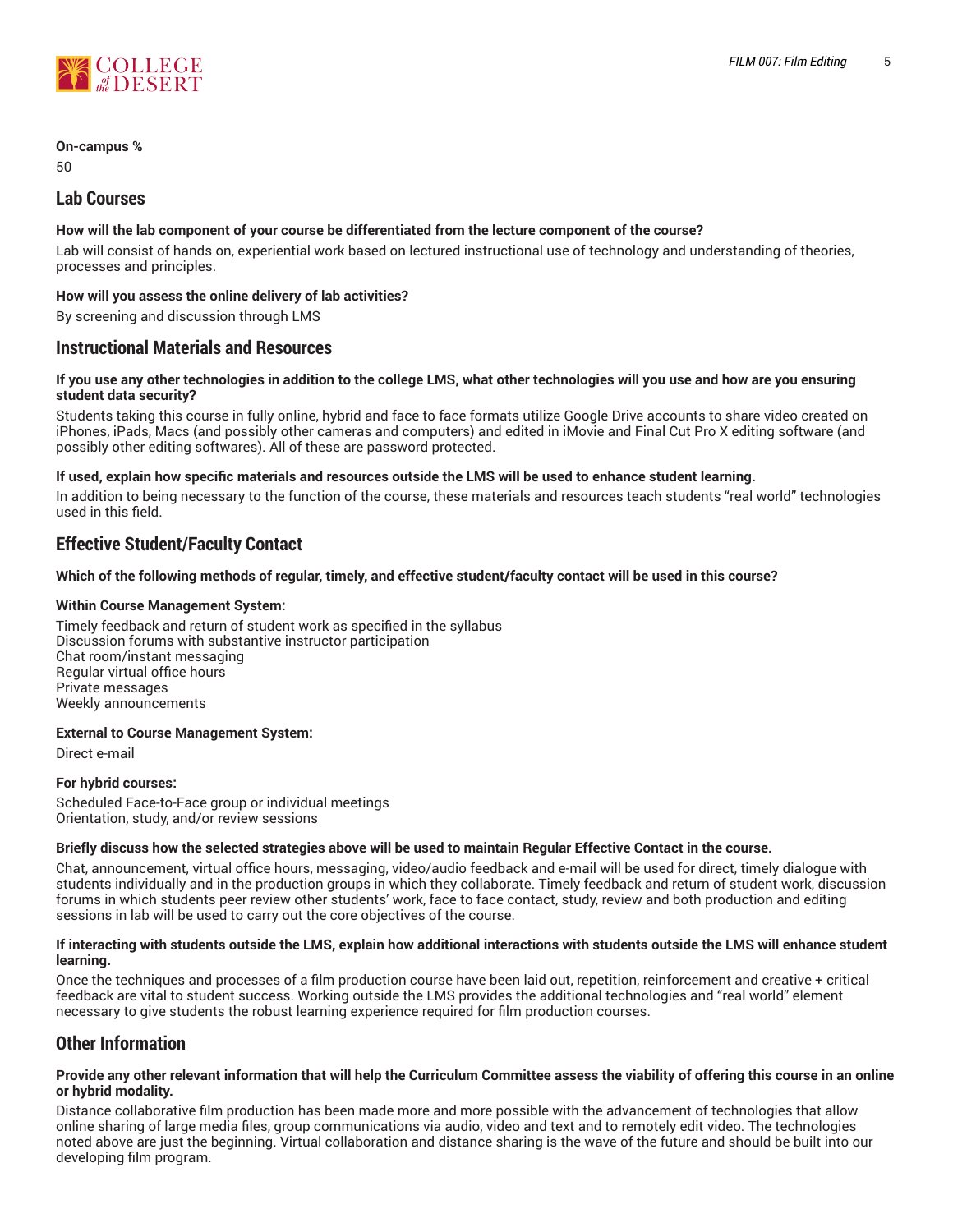

Utilizing distance modality may also allow us to make the most time efficient use of our film production and editing labs by overlaying lab portion of a course and freeing up lecture for that course to be more precise to its subject or leve

# **Comparable Transfer Course Information**

**University System** UC **Campus** UC Los Angeles **Course Number** 122D **Course Title**

Film Editing: Overview of History, Technique, and Practice

**Catalog Year** 2019

# **MIS Course Data**

**CIP Code** 50.0602 - Cinematography and Film/Video Production.

**TOP Code** 061220 - Film Production

**SAM Code** C - Clearly Occupational

**Basic Skills Status** Not Basic Skills

**Prior College Level** Not applicable

**Cooperative Work Experience** Not a Coop Course

**Course Classification Status** Credit Course

**Approved Special Class** Not special class

**Noncredit Category** Not Applicable, Credit Course

**Funding Agency Category** Not Applicable

**Program Status** Program Applicable

**Transfer Status** Transferable to both UC and CSU

**Allow Audit** No